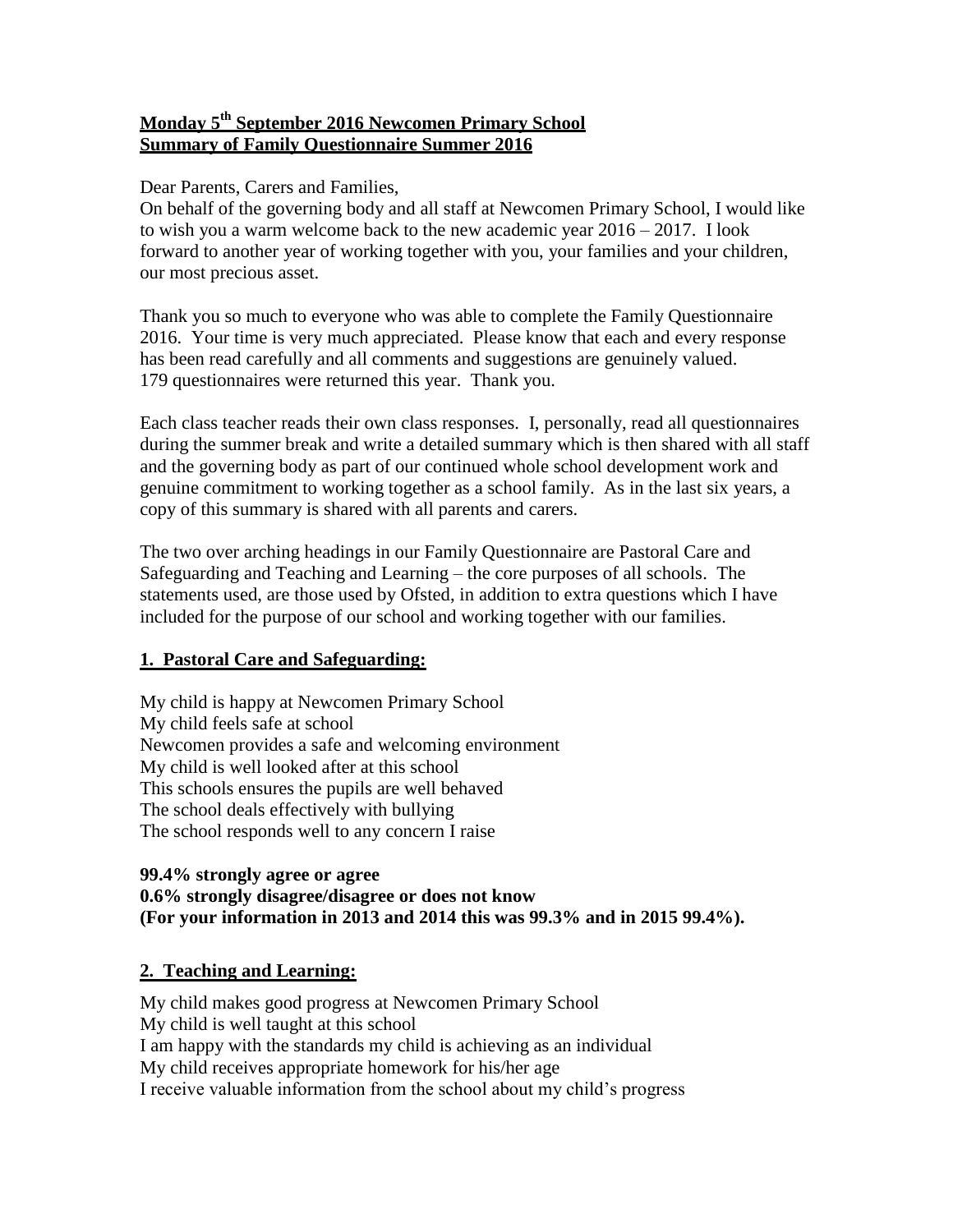The school is well led and managed I would recommend this school to another parent

**99.7% strongly agree or agree 0.3% strongly disagree/disagree or does not know (In 2013 and in 2014 this percentage was 98.6% and in 2015 it was 99.6%).**

**In all aspects of Pastoral Care and Safeguarding and Teaching and Learning at Newcomen Primary School almost all responses strongly agreed or agreed.**

# **Summary of Child's View 2016**

**In the 179 questionnaires returned, 179 pupils evidenced they feel safe** 

**at school. (Question 5)**

**It was very clear from the children's comments on the child's page that** 

**our children love our school and are proud of their school.** 

**(Questions 1, 2, 3 and 6)**

**What has been your proudest moment/achievement this year? What is the best thing about Newcomen Primary School? What has been the best part of being in your class this year? What is the best thing about our school. (Exact wording of children used throughout.)**

'Doing our class assembly because I got my lines right and had fun. I am proud of my times tables. The best thing is everything because the staff keep us safe. I am proud of when we got Leonardo because it was the best day ever and it made me feel special. Reading 250 times and getting my name on the board. Getting 12/12 for my spellings every week. The best part of our school is everything. I am proud of the Christmas performance because I sang my heart out. Receiving the Head Teacher award for doing my best. Mastering the KS1 curriculum. Family day and school council. Reading 300 times at home and getting my certificate. Learning that the crocodile eats the biggest number in maths. Every class gets a chance to be proud and do their class assembly.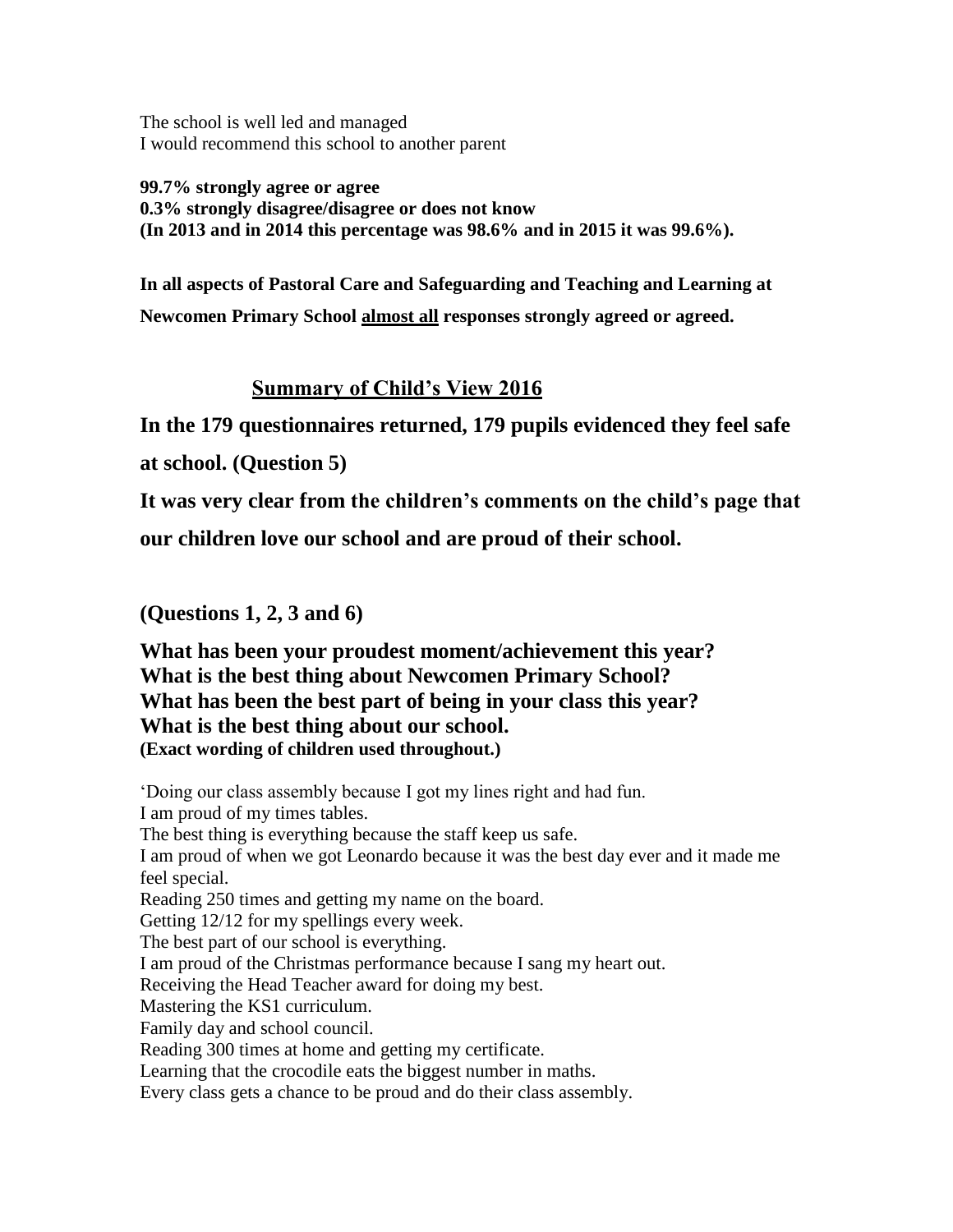I love the school prayer. We have been in all the newspapers including the Times. The best thing about our school is our Courtesy Code of Conduct. Receiving the Head Teacher Award for the Word Family List, I felt very proud. I felt phenomenal getting 37/40 in my reading test. When I received mathematician of the week, I felt euphoric. Schools sports day. When I won my race on sports day, I felt very happy. Feeling welcome every morning. Being able to rely on people. Singing in Newcomen's Got Talent. I love the MUGA and the scatter logs. Our Family Wall is amazing. It has all our photos on it. The best thing is when we adopted Nishant and we raised £546.80. Working together to achieve Leonardo. The flags in Learning Area 2 which represents our shared families and cultures. Our enthusiastic Head Teacher. The best part has been working hard in our class assembly. Getting full marks in my English and Maths assessments. School makes me proud of myself. My proudest moment is getting 100% attendance. Improving on my spelling scores. My proudest moment was sports day. I have very fond memories of One World Our World and learning about different cultures and religions. Newcomen Primary School gives me a better future. At Newcomen Primary School we aim for the stars. Getting 100% in my spellings 3 weeks in a row. Making our wonderful waterfalls for homework. Getting to have the phenomenal teachers that I have, Being in the football team. All the caring teachers. I am really lucky. Leonardo is our mascot. Phenomenal teachers that push me to complete what I had to complete. The best thing about our school is everything. Nothing could make it better. Our school is as good as it can be. It is phenomenal. It can't be made better. I like learning things and succeeding. The best thing is Lock Down because it keeps us safe. Spellings are phenomenal. Singing in front of our parents and having Leonardo. I love being in Y1 because we tasted mango. Visiting Stewart Park. The flags of all the countries of people in our school. Although Newcomen Primary School has many positive qualities, the most helpful one is

that is gives me a better future.'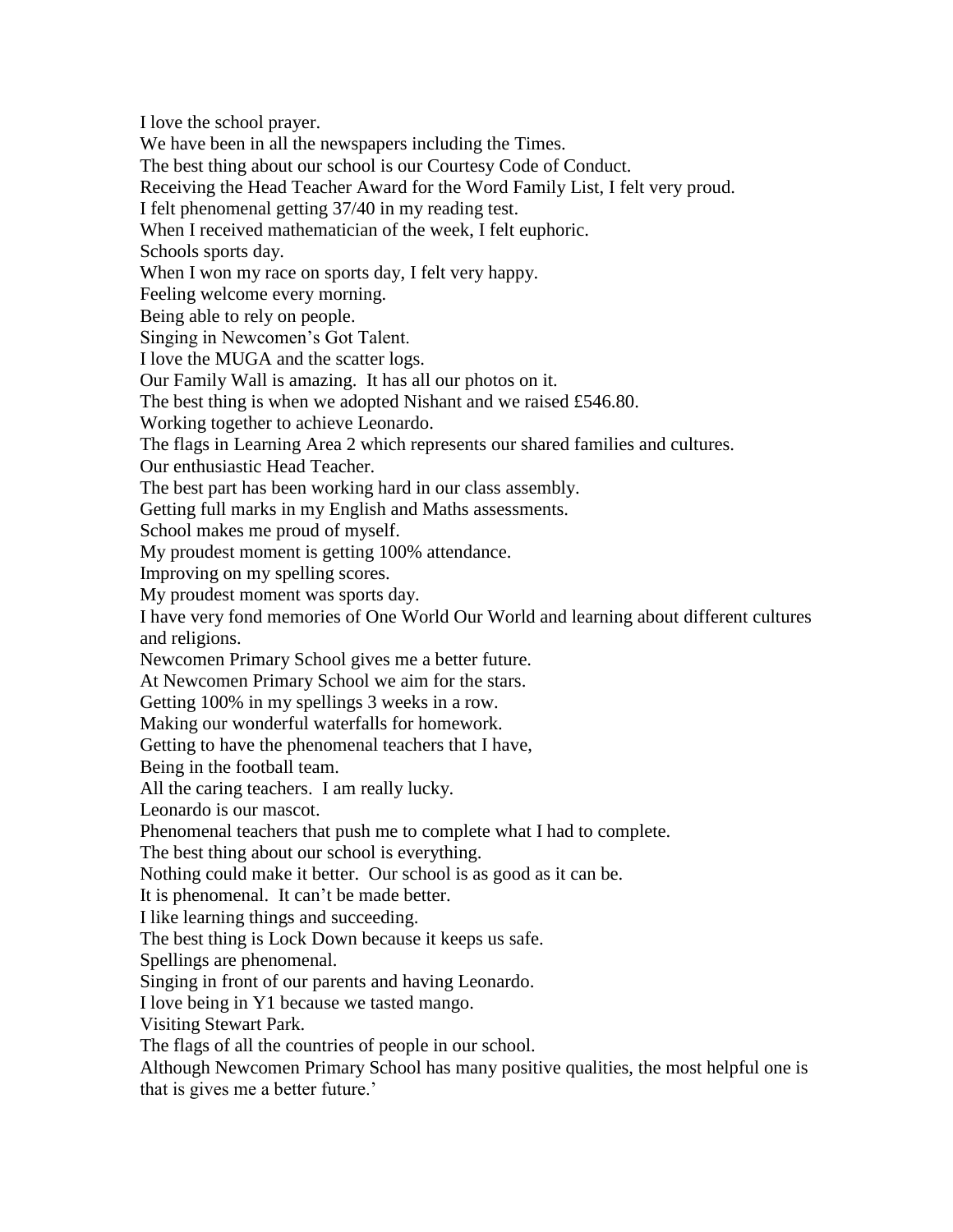# **Everyone learns in different ways. What helps you to learn? (Question 4)**

'The Magic 12. Visual learning clues to help me remember. A quiet learning environment. Reading as much as I can. Drafting pieces of work. Teachers teach me the times tables and the Word Family List. That helps me to learn. Shared work. Reading at home. Weekly research homework. Calmness. Not being disturbed when I am working. One to one helps me to learn. My enthusiastic dedicated teachers. Test Base. Our Writing Checklist and our Word Family List. Class discussions because it helps me to understand.'

### **How could we make our school even better? (Question 7)**

'A greenhouse to grow plants and fruit and vegetables. Get a statue of our school. Can we have a water fountain for the birds please? Build Y7 and Y8 classrooms so we can stay here longer! Have a KS1 sports club run by Mr Beckett. Have a sculpture. Smaller goal posts. Have pink candy floss. After school cookery club. Learn how to play tennis. You don't have to. The best school ever! Nothing. Our school can not be made any better. Y5 swimming lessons. Nothing. Our school is as good as it could be. It is phenomenal. It can't be made better.'

### **(Exact wording used by the children of Newcomen.)**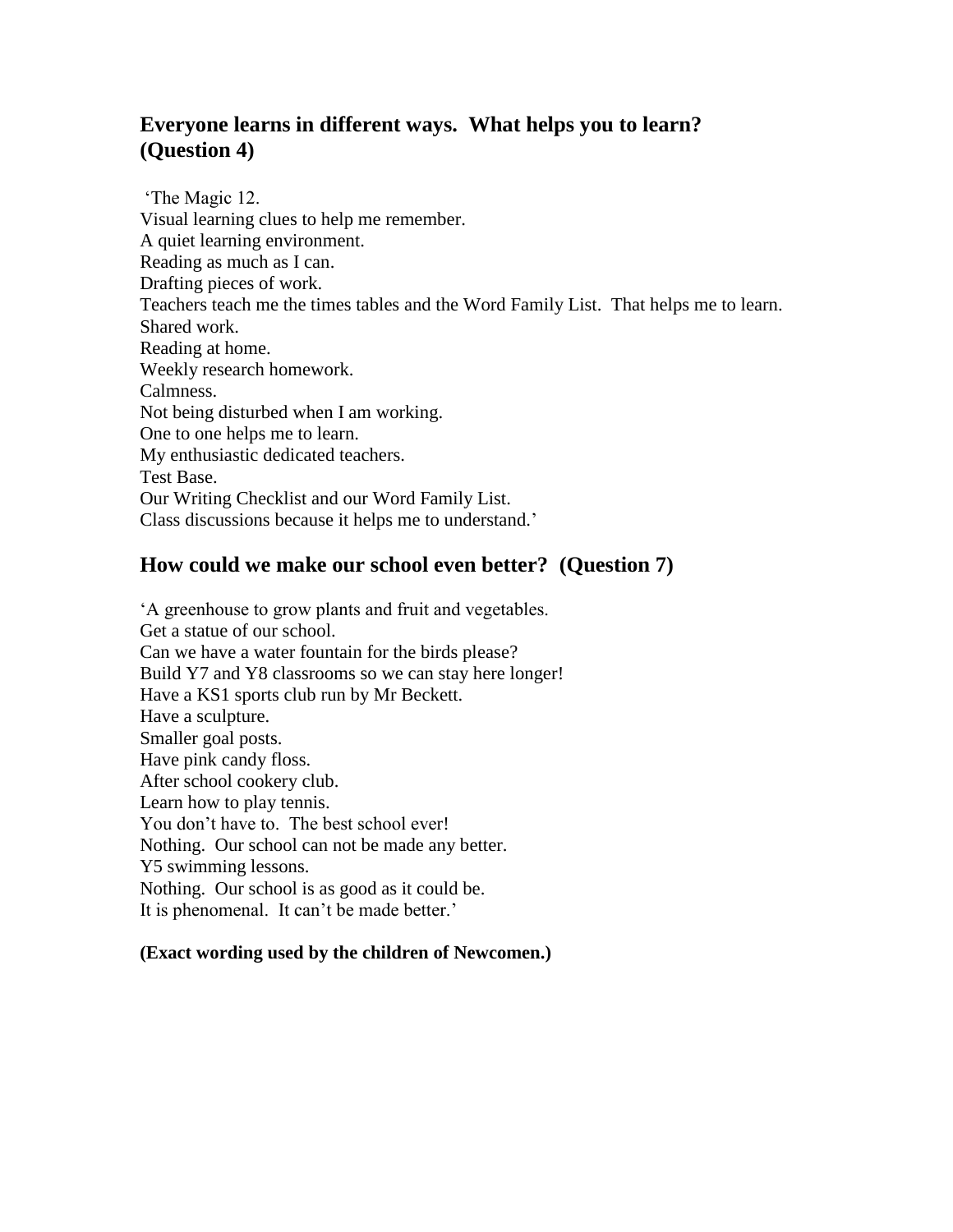# **Summary of Parent/Carer/Family View**

# **What you think we do really well.**

# **(Exact wording of parents and carers used)**

'There is always a feeling of togetherness from the staff and that the pupils are really important.

The Christmas KS2 carol service is amazing.

Newcomen is a fantastic school and my child really enjoys coming to school.

I love the family values Newcomen holds by hosting family fun days.

You listen to the children's needs.

Giving the children different experiences.

I think the school is fantastic. I t really cares about the children and parents. Am very impressed with the outdoor features. All the teachers are lovely.

Fantastic school – brilliant staff in all areas. I can go to work at ease knowing both my children are safe in a happy environment.

Everything! My child is really happy at this school.

Parental involvement is a fantastic part of the school.

You provide opportunities allowing the children to show how proud they are of their school.

I think you show you care about the pupils really well.

The school communicates with parents really well.

You make our children enjoy going to school. They learn to the best of their ability without putting too much pressure on them.

In my eyes the school is great – it is well run and the children are always happy.

Community events have been really great and allow parents and children to be proud to be part of Newcomen. The hard work of everyone is appreciated.

The school is a fantastic environment for learning.

My child gets the best results possible because of the respectful relationships with staff. My child loves coming to school, as does her sister and it is because she feels happy, safe and listened to.

You motivate the children really well. My son is forever telling me new HLV words. The children always want to impress Miss Pusztai and make her proud.

Everything.

Everything about the school is positive and I know my child is safe.

Newcomen Primary School has excellent relationships with parents.

The school strives to involve parents and carers into being part of the Newcomen family by opening its doors and welcoming us into their hearts.

I love, love, love the way my child's English book is marked. His teacher must spend hours marking.

School provides a community culture and family involvement.

Lovely friendly teachers, very safe school. Each year my daughter comes on so much. Newcomen embeds strong moral values and encourages children to become positive global citizens. High expectations in all aspects with the highest quality education in a safe and nurturing environment. Believe Achieve Succeed.

The list is endless. Newcomen is phenomenal!!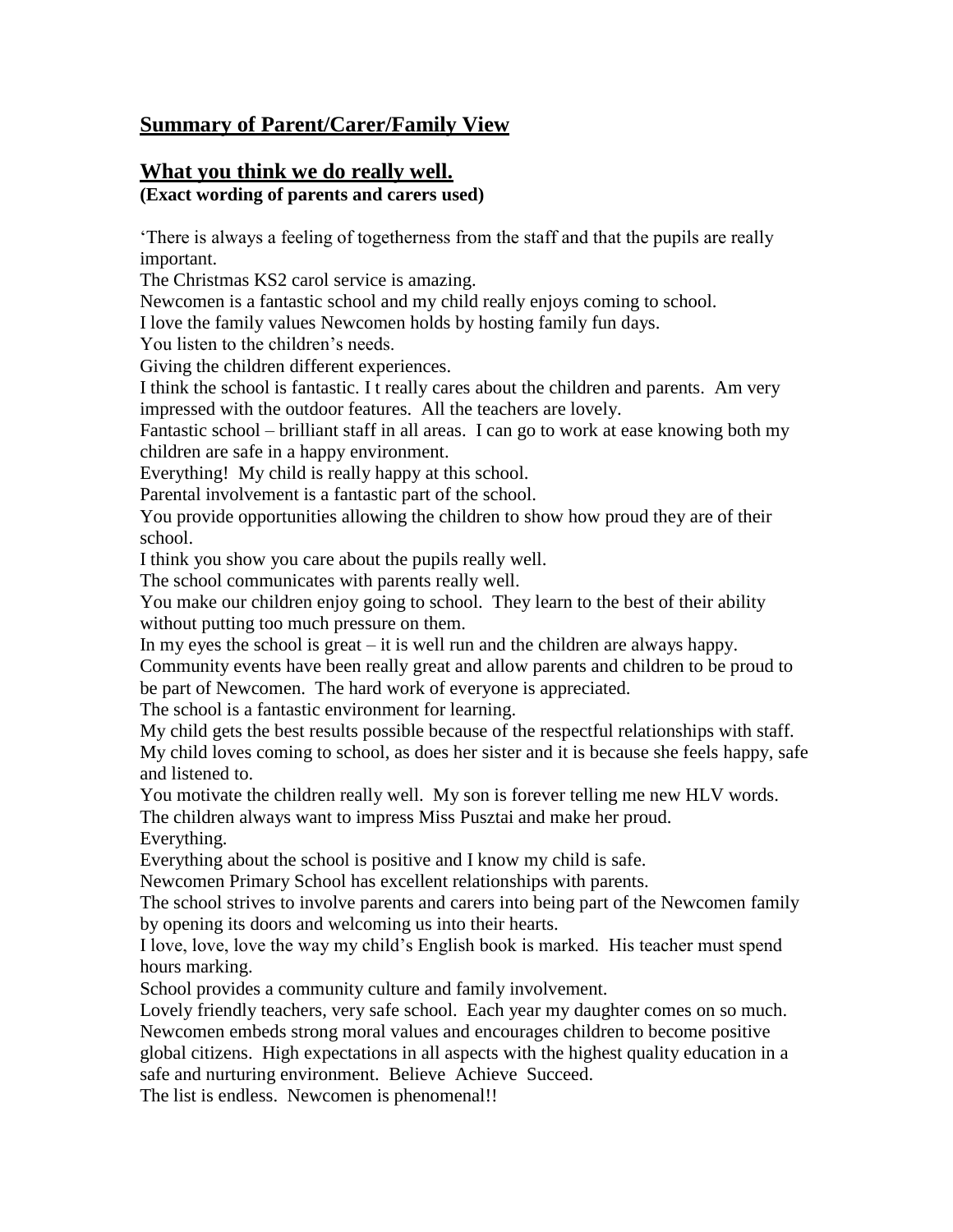All staff give 100% to the children all the time.

Thank you to the kitchen staff and lunchtime staff for their hard work and care towards the children.

Newcomen overall is a great school and I never have anything negative to say. Bringing families together.

The standard of teaching. My child has come a long way since joining your school. You treat the pupils with consideration and respect. Expectations are very high but this is supported with the highest standard of teaching enabling expectations to be met.

The passion and commitment you give to the pupils and the support you give to parents and carers.

Everything!

I think the reading certificates are great. They encourage the children to read more at home.

I adore this school. I know that when I drop my child off on a morning she is cared for and loved just as she is at home.

Miss Pusztai has an open door policy which is 100% true.

The school is fantastic all round.

Homework gives me an opportunity to see my child's progress and it is a pleasure to watch her independently complete tasks.

At Newcomen you have made myself as a parent happy in the knowledge that my child is part of a great school.

I like that all classes get to do a class assembly – it gives each child a chance to shine. Every member of staff is fantastic and nothing is too much trouble.

Recognising each child as an individual.

I am very happy with this school and definitely feel it will give my child the best start in life.

Communication is great.

Overall a fantastic school with great staff.

All staff do that extra mile for each and every child in school.

Newcomen see my child as an individual and as a whole. The teachers take pride in my child which makes me proud to be part of the school.

The school is great in bringing everyone together as a community.

In my eyes, Newcomen is like a big family where everyone is looked after, respected and happy.

I find the school very family friendly.

The staff are fantastic and always treat the children as if they are their own.

Every teacher is brilliant with the children knowing their individual needs.

Newsletters every week are great with information vital to your child.

Making parents and children feel welcome from the minute we walk in the door.

It's a lovely school. It helps children reach their goals.

Very committed staff.

Strong leadership.

This is an excellent school and I cannot fault it in any way.

The school is well structured and my children enjoy all aspects of school life.

Newcomen primary School is like one big happy family and promotes a community culture.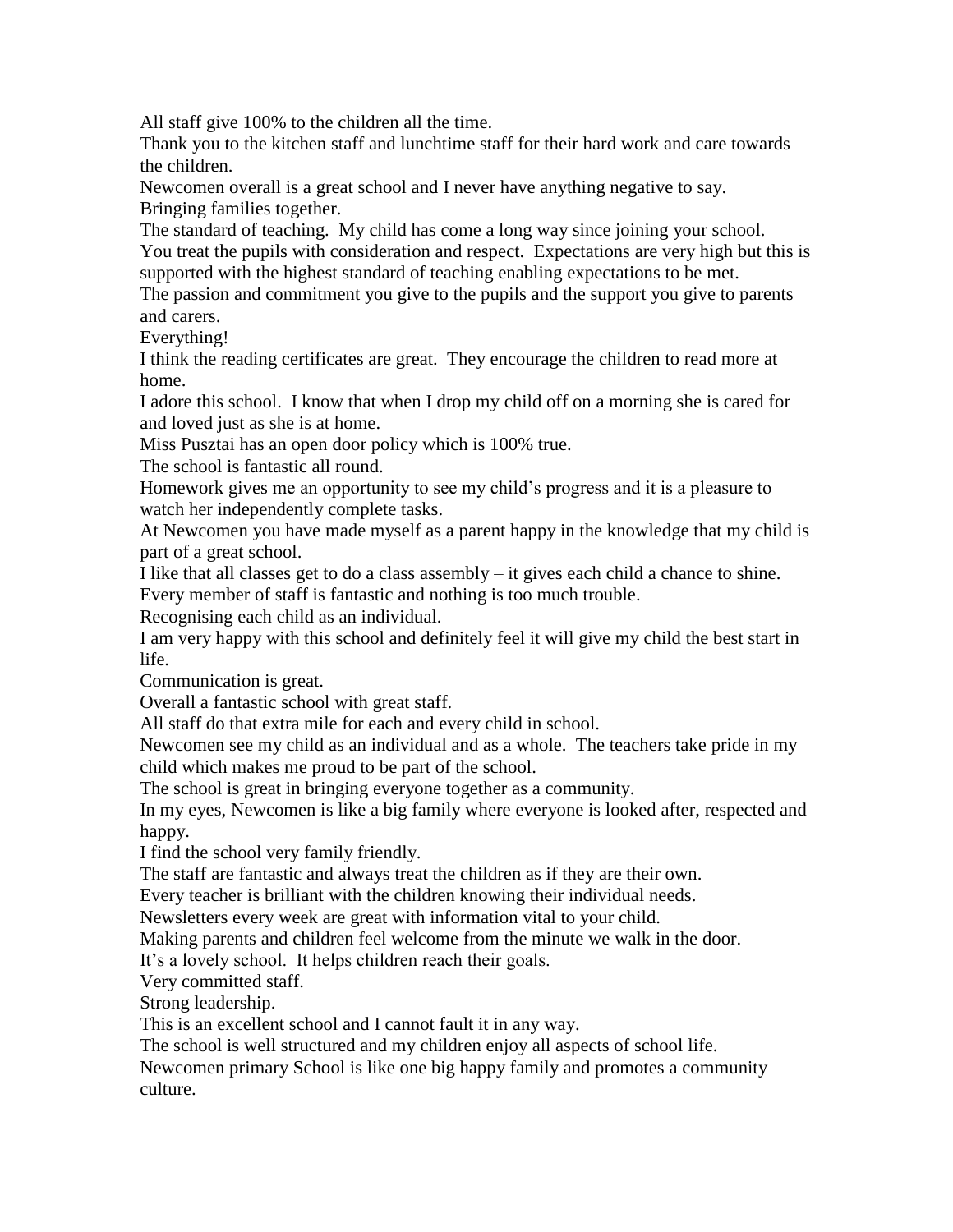The teaching staff are very attentive to the needs of the children.

Amazing :)

Communication at the office, whenever I have had to ring, has been brilliant.

Teachers are fantastic.

Discipline.

You provide a breakfast club which we really appreciate.

It is very clear that my child is genuinely loved by school staff, as are all the children. I have been very impressed with how school work the children to keep them safe, e.g. online safety and practising 'lock down'.

I love the child's view on the family questionnaire.

The school believes in the children and gives then the skills and knowledge to succeed. Amazing class assembly – gives parents and carers a chance to feel proud.

I couldn't recommend the school highly enough. It is really fantastic and more importantly the children love it!

I would like to say a BIG THANK YOU to ALL.

Great interaction with school and families.

You set high standards and achieve these through the encouragement and positive teaching environment established.

You encourage family participation and provide continual events to enable us as parents to join in our child's education. You are prepared to discipline and hold difficult conversations – not easy to hear but absolutely respected.

My child always receives his homework when expected and it is always marked with comments which I believe encourages him to continue to complete it. Feedback in children's books is always lovely to see with lots of constructive and positive comments. My child is very proud of his books.

Information which comes home regarding events etc is very comprehensive and lots of notice is given compared to many other schools.

With regards to this moment in time, I think the continuation of religious learning has shown my children that it is not to be feared and that not all religions are extremists.

I think this is an excellent school that takes pride in not only teaching the children but also how well they do. I know how much all the children are thought of by all teachers and I also like the rewards they receive (certificates for reading, times tables, etc). My daughter is doing extremely well at this school and is pushed the extra mile. It really is a fantastic school. Thank you.

Involvement of parents – we always feel like we know what is going on in school and love being invited in the assemblies and parent consultations etc. Appropriate focus on academic attainment – this is important to us and we like that school's expectations are high - this isn't reflected in other local schools.

Teaching! The standard of education and learning is excellent. The balance between hard slog and allowing the children to enjoy their learning is such a challenge – but you get it just right.

Approach and dedication – you care and as a parent it's important I know this. You listen. If I have concerns, there is someone there to listen and ACT. Thank you.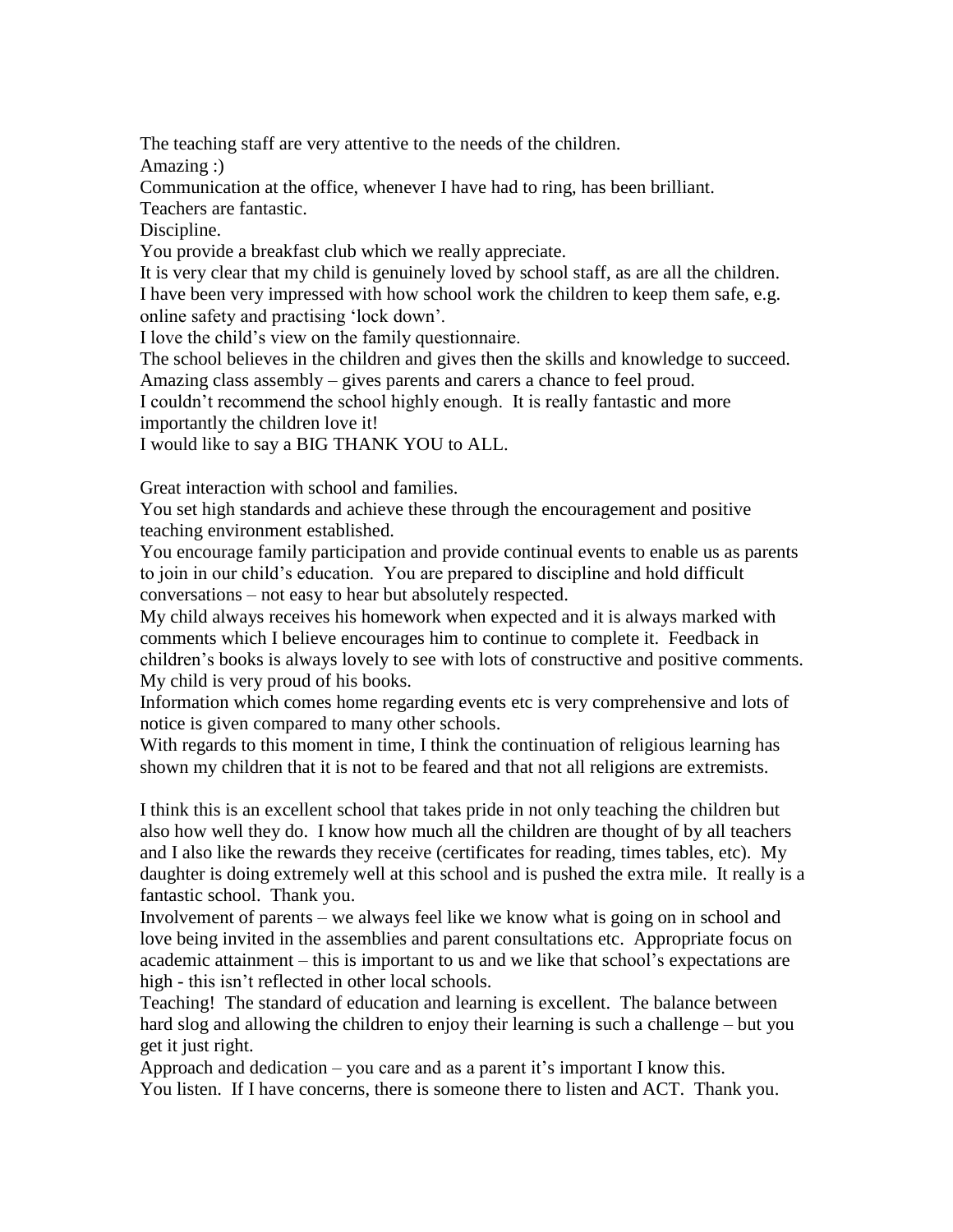Newcomen Primary School is a fantastic school which of course teaches our children the skills and education they need in their future, but it also teaches the fundamentals of life – good behaviour and being respectful of others. The ethos of the school goes above and beyond my expectations of a primary school. I am so pleased my child is a pupil here. Thank you to everyone that works at Newcomen Primary School.'

### **(By the parents and carers of children of Newcomen Primary School. Exact wording used.)**

# **What you think we could do to make our school even better:**

'Keep up the good work. No improvement needed. Non-uniform days occasionally for special occasions. Could the entrance to the school be widened? I don't think that the school needs to do anything to make it better. It's perfect as it is. More parking facilities. Have more charity fun events. I missed the children singing on our Family Day. Black shoes for school. It looks better. Parents and carers to be informed by texts. We enjoyed the Family Day although the children's performances were a highlight for us in previous years. A crossing assistant at the main entrance to school. More homework. Nothing. Nothing at present. Could we have a way of rewarding children to achievements outside of school? Maybe with a section from the Newsflash? More on site parking. Other than that, school is great. Absolutely nothing. Couldn't get any better. Thank you for considering working parents with Family Day on Saturday. Can we have more? I do appreciate is it difficult to accommodate everyone. More bingo evenings! We love them. Non-uniform dress up days on World Book Day and Red Nose Day. Display teacher's names and class numbers on the outside doors. This would be helpful when adults other than parents are collecting children at the end of the day. I can't think of anything right now. Please can we have our Family Day back on a Friday so our children can perform the songs they work so hard on? It is a wonderful time when they are all standing proud of themselves and so are we.